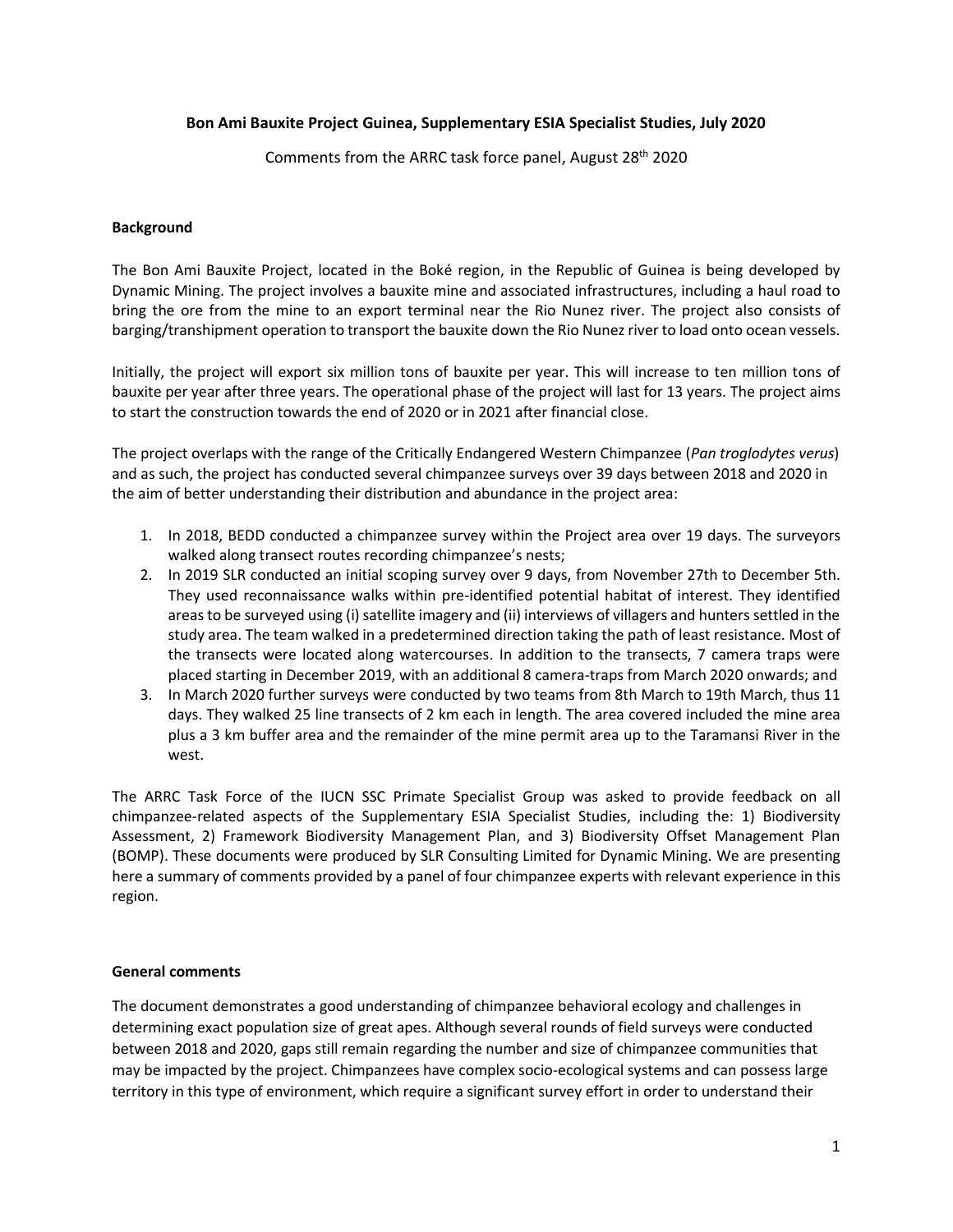distribution and abundance in relation with project infrastructures. Further surveys are recommended and more specific comments on the surveys completed to date are provided below.

The Project's Biodiversity Assessment acknowledges the breadth of habitat types that chimpanzees use and has identified some of the direct and indirect impacts the project can have on chimpanzees. It is encouraging to see that some of the mine and infrastructure layout has been moved to avoid chimpanzee habitats. However, some project's impacts have been downplayed or not identified (e.g. risk of disease transmission) this should be completed in order to ensure that relevant mitigation is in place to address all potential project's impacts.

Once further surveys will have been completed, it will be possible to plan for the Project's offset. It is not possible to propose a location for a chimpanzee set-aside at this stage with the data available, and this setaside would only help to minimise impacts to chimpanzees but would not be considered a viable offset option. A biodiversity offset offsite will still be required by the Project to compensate its impacts to chimpanzees.

## **Specific comments**

# *1- Chimpanzee field surveys*

## *a) Survey area*

The survey area has included a buffer around the mining operations and in some place has extended outside of the project's concession, however the haul road and the port terminal have not been included in most surveys. It would be important to present all information gathered during surveys in the Supplementary ESIA Specialist Studies document and to explain better why and how certain areas where excluded and ruled out as not having chimpanzee present. The area surveyed at the moment is not judged sufficient to include the extent of indirect impacts on chimpanzees, and to understand where the chimpanzee's territories are located in relation with project infrastructures.

Cumulative impacts were stated as out of scope for this report, but we would like to know how these will be addressed by the project.

# *b) Survey effort*

As already mentioned in the report, further field surveys will be needed to complete baseline data. Furthermore, it would be better to present the survey effort as the total length of recces and transects conducted, how many teams and how many camera-trap days instead of a number of days. For example, it is written that 7 camera-traps were placed over 3 months, but does this translate into 630 camera trap days, or were some camera-traps not functioning the whole time? etc.

#### *c) Survey methods*

It is always preferable to use a combination of methods to gather as much information as possible as each method has its limitations. Not much information has been provided on the results of the camera trapping. Furthermore, each method needs to be applied rigorously to provide accurate data, for example the standing nest crop count (line transect survey) should be accompanied by an estimation of nest decay rate specific to the site and survey season, which was not conducted for this project.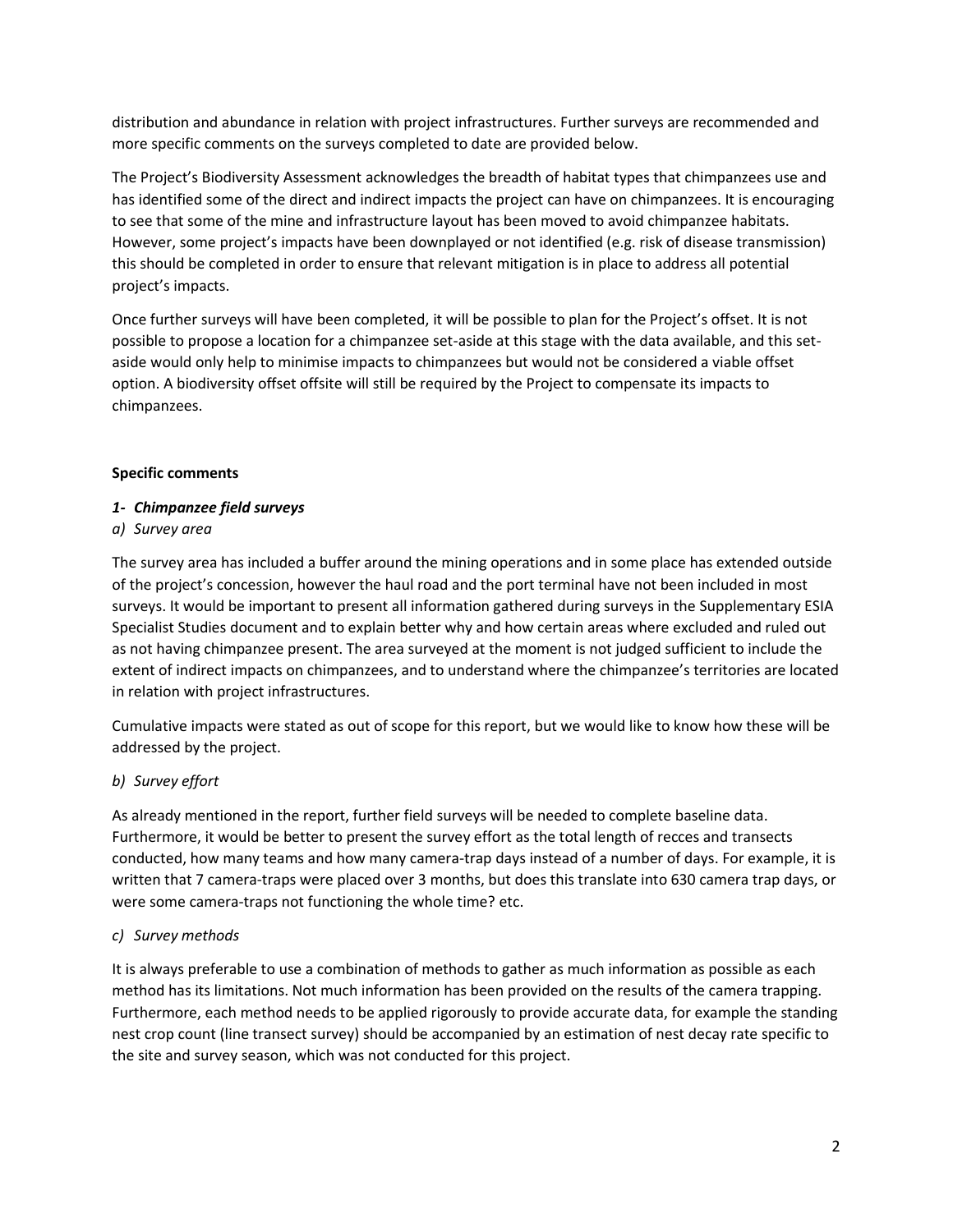# **2-** *Chimpanzee baseline data*

There are still gaps in our knowledge as to the distribution and abundance of chimpanzees using the concession, but also around other project infrastructures (e.g. haul road and port terminal). ). To devise appropriate mitigation measures, it is important to understand the number of chimpanzee communities and the location of their territories in relation with the project infrastructures. Further camera trapping and identification of individuals could help with this aspect, or by conducting non-invasive genetic surveys.

It is mentioned that camera-traps were used, but there is no information included on results of this method. It would be interesting to know the party size recorded on camera-traps, if some individuals could be identified, and other demographic parameters that could be assessed with these data (proportion of dependant infants).

It is not known all habitat types used by chimpanzees as surveys focussed on gallery forests, and mainly on recording nesting location. Further surveys should aim to obtain a better picture of all habitat types used within a chimpanzee's territory, with identification of core areas. In addition, it would be good to have a list of all botanical species used by chimpanzees in this area, for feeding and nesting.

It seems like the not all existing threats to chimpanzees in this area were identified in the document. For example, do chimpanzees eat farmer's crops, or enter the oil palm and cashew plantations? Does this create conflict? As the project can exacerbate existing threats, it would be good to have a better understanding of the current situation to better mitigate a potential increase in these threats (e.g. due to habitat loss from the mine, chimpanzees may eat crops more frequently which could in turn increase human-chimpanzee conflicts). As well, it would be important to anticipate potential impacts caused by the mine and that have been recorded elsewhere, e.g. project-related in-migration leading to the immigration of people with different cultural background moving to the area and hunting chimpanzees.

# *3- Chimpanzee impact assessment*

To better assess impacts to chimpanzees, it would be useful to have more information on the project, for example how many people will be hired during construction? Will they be hired from neighboring villages and where will they be housed? Has an in-migration study been conducted for the project?

It would be helpful to have a clear list of all existing threats to chimpanzees, and potential project impacts that have been identified.

The buffer used to determine the extent of impacts should be based on project data. For example, was a noise impact assessment conducted as part of the ESIA? This would provide some information as to how noise travels in this particular landscape and considering the background noise specific to this area. How far do people travel to collect firewood and to hunt? All this project-specific information would be useful to better assess potential project impacts to chimpanzees.

# *4- Chimpanzee mitigation (framework for BMP)*

Some mitigation measures have been presented, and these will be elaborated in the BMP. We will be able to provide better feedback on the BMP once the complete draft will be available.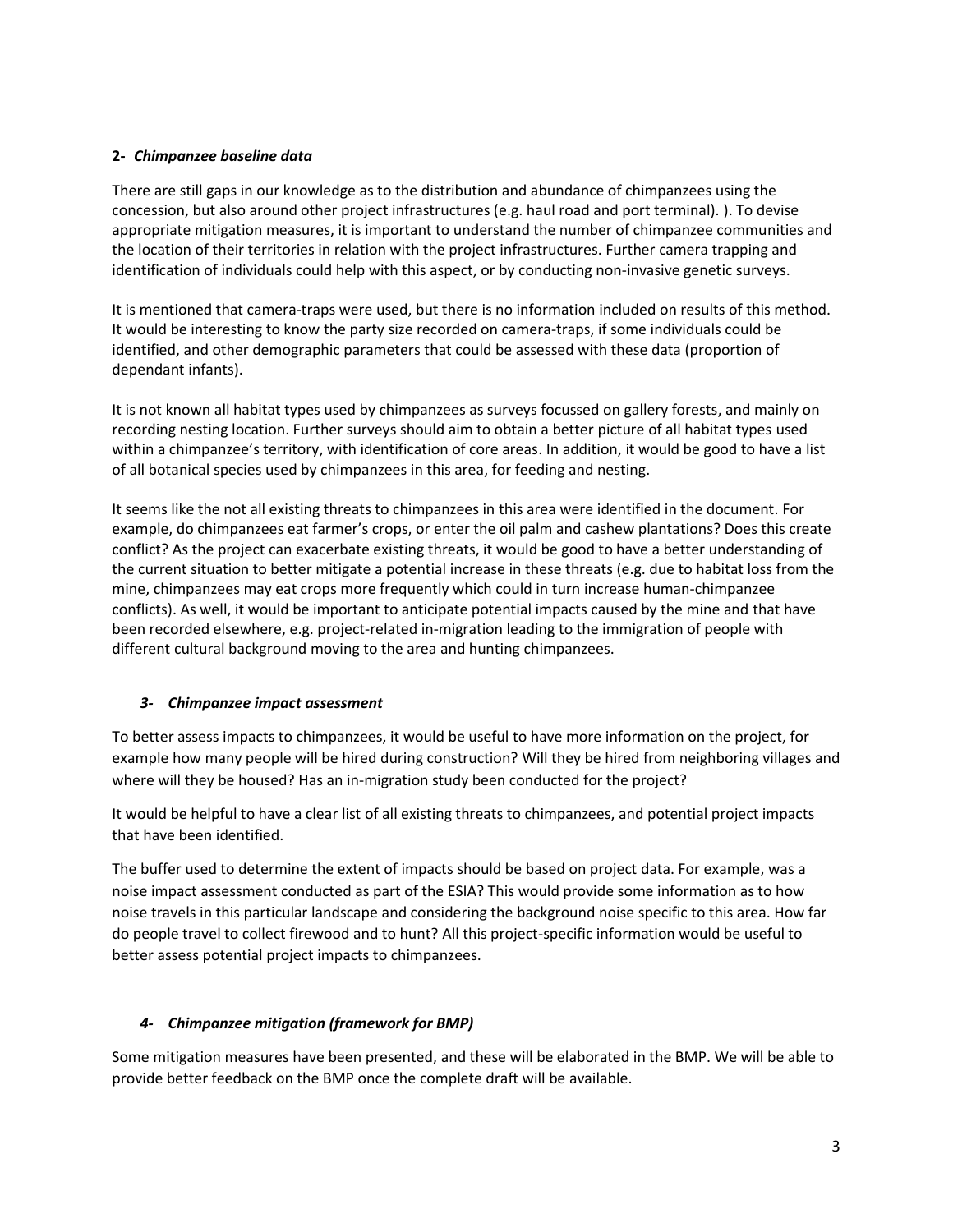It is good to see some guidance already regarding Covid-19, but there should also be some general guidance on minimizing the risk of disease transmission even in the absence of Covid-19.

# *5- Framework for BOMP*

It is not clear from the document if the project is aiming to achieve a Net Gain for chimpanzees or No Net Loss (on pages 8, 183 it is written 'preferably' a NG). International Best Practice advise to aim for a NG for species that trigger CH.

Currently, the information collected about chimpanzees is insufficient to plan for a set-aside. The set-aside proposed may indeed help to minimize threats to chimpanzees, but it would not be sufficient to attain a Net Gain for chimpanzees. This is because the proposed set-aside might not even harbour the complete territory of one chimpanzee community, and it is not connected to other chimpanzee communities within the larger landscape. It would therefore represent an isolated patch of forest/habitat.

A number of points also need clarification. For example, it is stated in the report that the offset plan would only be implemented if negative residual impact remains. However, according to IFC standards, offsets need to be implemented before the start of the impact/operation. This does not seem to be intended here. What is the duration of the offset? Could this also be clarified? Furthermore, there seems to be a misconception of the function of an offset. The proposed set-aside as one offset option is too small and isolated from other chimpanzee communities so it has no long-term viability (and may not even cover the entire territory of a community). We consider this mitigation rather than an "offset." The concept of Net Gain requires increasing another chimpanzee population elsewhere (or protecting chimpanzees currently under threat as an "averted loss") by more than the equivalent number of chimpanzees lost in the project area. Even with a hypothetical loss of only a few individuals in the project area, a much larger population and area would be needed to be protected elsewhere to achieve a Net Gain. The authors are advised to carefully consider the concepts of 'No Net Loss', 'Net Gain' to come up with a meaningful proposition about how to compensate for the negative residual impact that will occur in the project area. Although more data is needed to better quantify the project's residual impacts, it is already clear that an offsite offset will be required by the project.

# **Recommendations**

Further baseline surveys need to be conducted by the project, which will then help to revise the mitigation strategy. Some of the survey gaps that still remain and need to be filled are:

- The location of chimpanzee's territories in relation with project's infrastructures;
- Identification of habitat used by chimpanzees other than for nesting;
- Identification of existing threats and their location;
- A list of all botanical species used by chimpanzees in this area to inform rehabilitation effort.

As chimpanzees show highly seasonal ranging behavior it is essential that multiple surveys be conducted to account for temporal variation in habitat and locational preferences. It is recommended that the Project considers a combination of at least two of the currently existing chimpanzee survey methods (among these: nest count transect distance sampling with the estimation of site-specific decay times, camera trap distance sampling and genetic capture-recapture methodology). A combination of methods will provide more clarity about the status of chimpanzees in the area than any single approach alone. We would be happy to continue